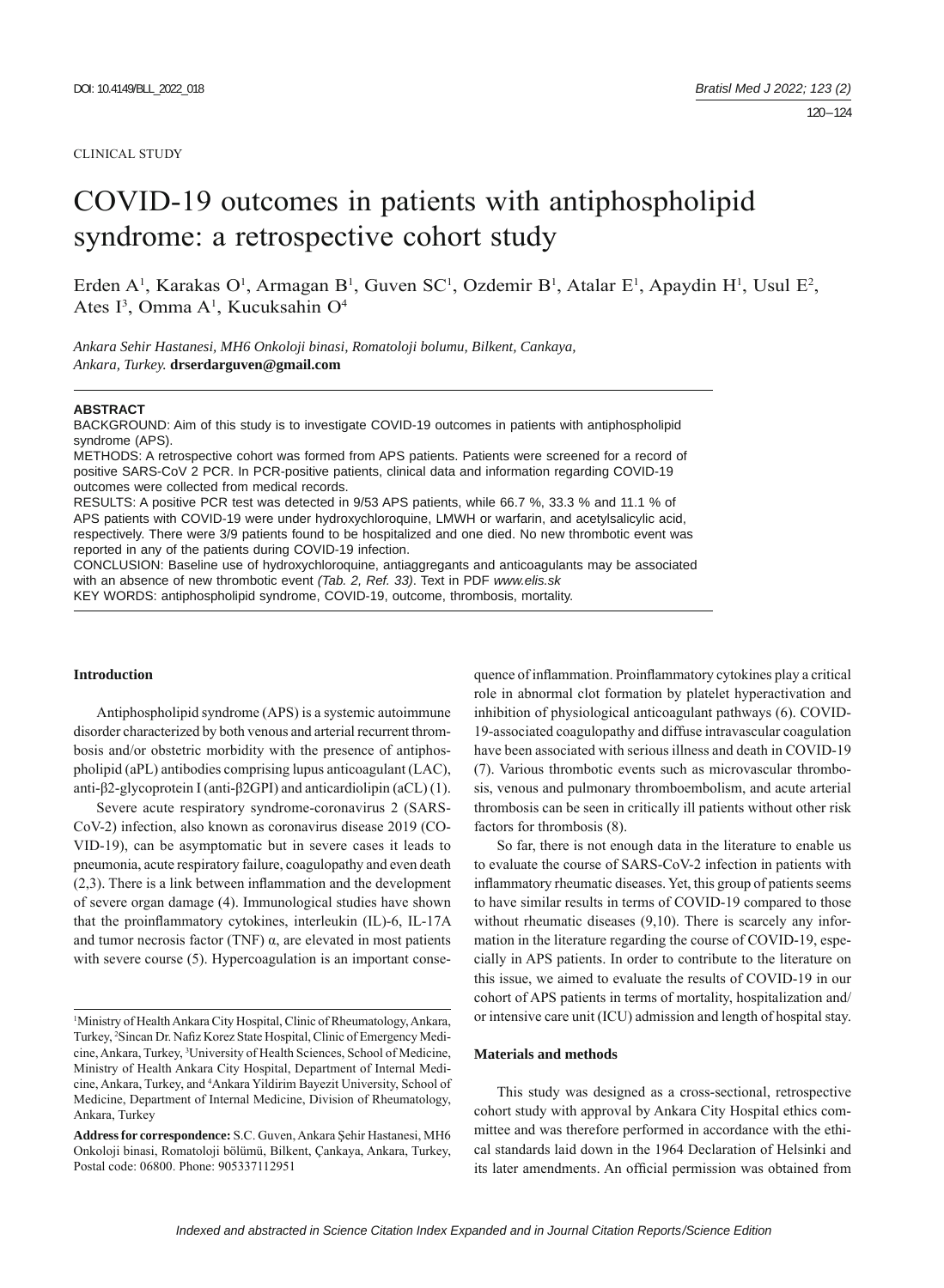the Ministry of Health to conduct this study dated 20 February 2021.

A retrospective cohort was created among APS patients who met the Sapporo APS Classification Criteria (also called Sydney criteria (11)) and were previously followed by the authors (AE, OK AO, OK, SCG, BA) at Ankara City Hospital, Ankara Numune Training and Research Hospital and Ankara Atatürk Training and Research Hospital (the latter two centers were merged to found Ankara City Hospital in 2019 and have been working as a single center since clinical records of all three centers are accessible via Ankara City Hospital database). Between February15 and February 22, 2021, the patients in this cohort were retrospectively investigated for the result of a nasopharyngeal swab for SARS-CoV-2 polymerized chain reaction (PCR) test from the Public Health Management System (HSYS). Patients older than 18 years of age with a recorded positive PCR test result from nasopharyngeal swab between July 1 and December 31, 2020 were enrolled in the study.

The length of hospital stay, rate of hospitalization, need for oxygen supplement, ICU admission and mortality due to CO-VID-19 were selected as main outcome variables and obtained from medical records and HSYS. Demographic data, comorbidities and medical treatment data of APS patients were collected from Ankara City Hospital database. In order to detect any thrombotic event developed in the post-COVID-19 period, the medical records of the patients up to three months after infection were scanned. Also, the patients whose information could not be obtained from the registry system were called by phone via numbers recorded in the hospital database.

The data were analyzed using Statistical Package for the Social Sciences (SPSS) 22.0 software. The normality of continuous variables was evaluated with Shapiro–Wilk test as well as visually with plots and histograms. Continuous variables were presented either with median (minimum–maximum) or mean±standard deviation, according to normality. Categorical variables are presented with numbers and percentages.

# **Results**

Our cohort included a total of 53 APS patients. Among these, 9 patients were detected to have a positive SARS-CoV-2 PCR test during the pandemic. Demographics, comorbid diseases and drugs for APS treatment of these patients are given in Table 1.

Three of the 9 patients (33.3 %) were found to be hospitalized for COVID-19 and one of them was admitted to ICU and died thereafter (Tab. 1). This patient was male, aged 68 years and had multiple comorbidities including coronary artery disease, hyper-

**Tab. 1. Demographics, comorbidities, active antiphospholipid syndrome medications and coronavirus disease-2019 outcomes in antiphospholipid syndrome patients with a positive severe acute respiratory syndrome – coronavirus 2 polymerized chain reaction test.**

|                                                                       | All           | Hospitalized |
|-----------------------------------------------------------------------|---------------|--------------|
|                                                                       | $(number=9)$  | $(number=3)$ |
| Age, years, median (minimum-maximum)                                  | $53(29 - 74)$ | $68(50-74)$  |
| Gender, female, number (%)                                            | 7(77.8)       | 2(66.7)      |
| Patients with $\geq 1$ comorbidities, number (%)                      | 5(55.6)       | 2(66.7)      |
| Comorbidities, number (%)                                             |               |              |
| Hypertension                                                          | 2(22.2)       | 2(66.7)      |
| Cerebrovascular event                                                 | 2(22.2)       | 0(0)         |
| Coronary artery disease                                               | 1(11.1)       | 1(33.3)      |
| Chronic obstructive pulmonary disease/asthma                          | 2(22.2)       | 1(33.3)      |
| Chronic renal disease                                                 | 1(11.1)       | 1(33.3)      |
| Thrombosis history                                                    | 4(44.4)       | 2(66.7)      |
| Active medical treatment for antiphospholipid syndrome, number $(\%)$ |               |              |
| Prednisolone equivalent $\leq$ 5 mg/day                               | 1(11.1)       | 0(0)         |
| Hydroxychloroquine                                                    | 6(66.7)       | 1(33.3)      |
| Acetylsalicylic acid                                                  | 1(11.1)       | 0(0)         |
| Warfarin or low molecular weight heparin                              | 3(33.3)       | 0(0)         |
| Coronavirus disease 2019 outcomes                                     |               |              |
| Hospitalization, number $(\%)$                                        | 3(33.3)       |              |
| Need to oxygen supplement, number $(\%)$                              | 2(22.2)       |              |
| Length of hospital stay (days), median (minimum-maximum)              | $7.5(3-19)$   |              |
| Intensive care unit admission, number $(\%)$                          | 1(11.1)       |              |
| Death, number $(\%)$                                                  | 1(11.1)       |              |

tension and chronic kidney disease. He had thrombosis history thought to be related to APS. He was only under hydroxychloroquine (HCQ) (400 mg/day) treatment. Previously he was not taking any anticoagulant treatment. None of the other patients were admitted to ICU or died.

The median length of hospital stay was found to be 7.5 days. Among hospitalized patients, 66.7 % had at least two comorbid diseases. An increasing trend in the frequency of comorbid diseases was observed in hospitalized patients (at least one comorbidity was present in 55.6 % of all patients as compared to 66.7 % in hospitalized patients). In our patient group, we did not observe any new thrombotic events during the treatment process or during the 3-month post COVID-19 observation period. While 1 (16.7 %) of the patients who took HCQ needed hospitalization, 2 (66.7 %) patients who did not take HCQ were hospitalized (p=0.226).

|                         | Tab. 2. Distribution of aPL antibodies in antiphospholipid syndrome |  |
|-------------------------|---------------------------------------------------------------------|--|
| patients with COVID-19. |                                                                     |  |

|                          | All                   | Hospitalized          |
|--------------------------|-----------------------|-----------------------|
|                          | (number = 9), $n$ (%) | (number = 3), $n$ (%) |
| Lupus anticoagulant      | 5(55.6)               | 2(66.7)               |
| Anticardiolipin Ig G     | 1(11.1)               | 0(0)                  |
| Beta 2 glicoprotein Ig M | 4(44.4)               | 1(33.3)               |
| Beta 2 glicoprotein Ig G | 2(22.2)               | 1(33.3)               |
| Beta 2 glicoprotein Ig A | 1(11.1)               | 0(0)                  |
| Double positive          | 1(11.1)               | 0(0)                  |

COVID-19 – coronavirus disease 2019, aPLs – antiphospholipid antibodies, Ig – immunoglobulin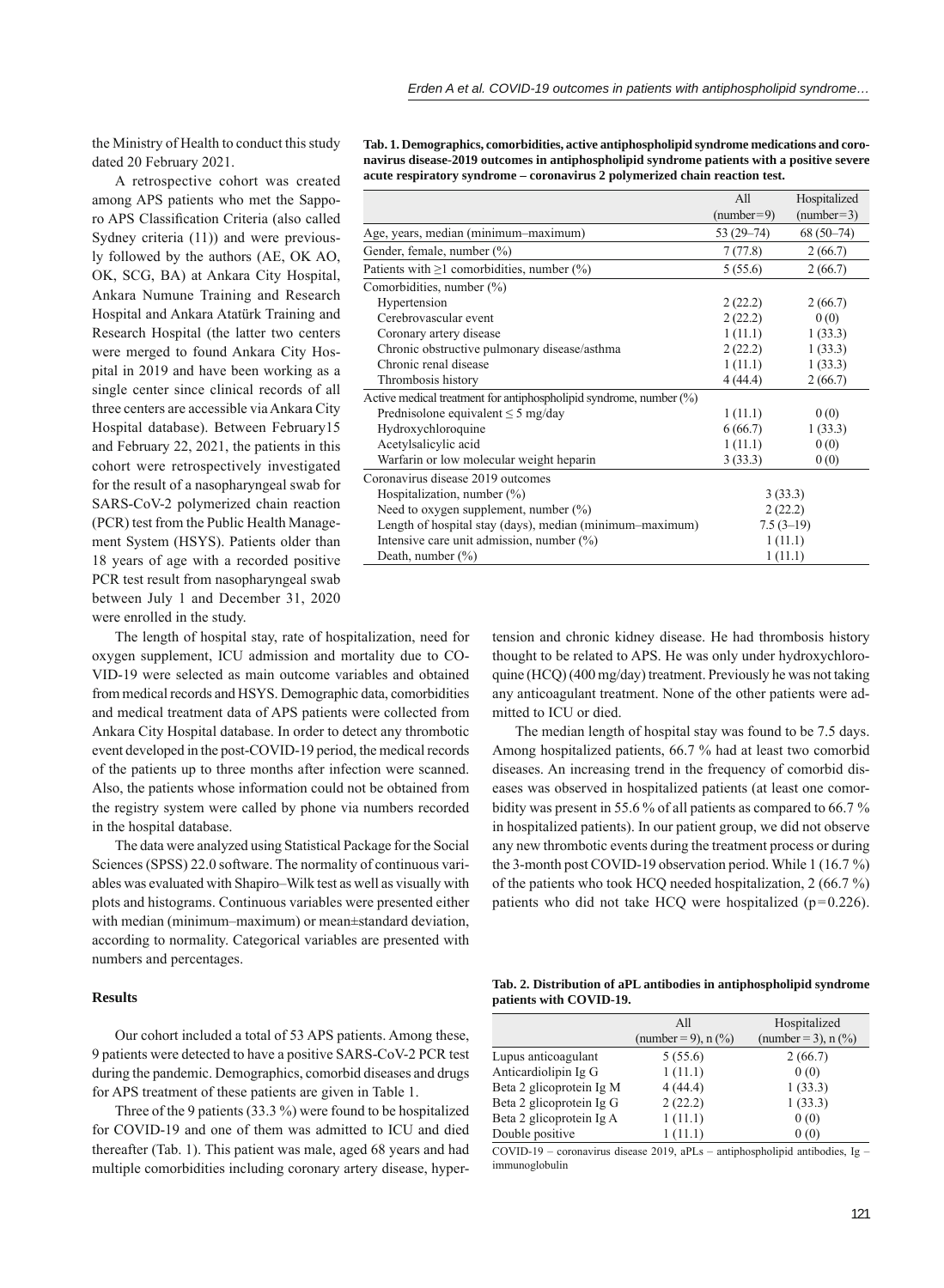# 120 – 124

Of the 9 APS and COVID-19 patients, five patients were LAC-positive and 4 patients were positive for aB2GP1 Ig M antibodies (Tab. 2). One had double positivity (aCL Ig G and aB2GP1 Ig M antibodies). Among the two patients who were hospitalized, one had LAC positivity alone and one had both aB2GP1 Ig M and Ig G positivity.

## **Discussion**

In our study, 16.9 % of the patients who were followed up for APS were diagnosed with COVID-19. The rate of hospitalization was 33.3 %, and the need for intensive care was 11.1 %. One patient (11.1 %) died which was an older patient compared to the others and had multiple comorbidities.

Some studies have shown that the use of antimalarials can alleviate the clinical symptoms of COVID-19 and delay disease progression without significant side effects  $(9,10)$ . In our study, only 1 (11.1 %) of the patients under HCQ treatment required hospitalization. In addition, none of the patients using antiaggregants/anticoagulants such as acetylsalicylic acid, warfarin or low molecular weight heparin (LMWH) required hospitalization.

In a study conducted in Hong Kong, 5 of 1,067 patients diagnosed with COVID-19 had rheumatological diseases (3 ankylosing spondylitis, 1 rheumatoid arthritis and 1 psoriatic arthritis) (12). It was determined that  $0.12\%$  (5 patients) of 39,835 rheumatological patients registered in Hong Kong developed COVID-19 when compared to  $0.14\%$  of the Hong Kong general population. Although there is no clear information in the literature regarding the incidence of COVID-19 in APS patients, in the study conducted in Hong Kong, the incidence of COVID-19 was found to be lower in those with rheumatological diseases than in the normal population (12). When the *Global Rheumatology Alliance* (GRA) COVID-19 database is examined, there are a total of 3,830 cases registered and their distribution is as follows: 37.4 % (1,394) rheumatoid arthritis, 11.8 % (440) psoriatic arthritis, 11.6 % (431) spondylitis, and 10.5 % (391) systemic lupus erythematosus (13). There are 4,373 cases registered in the *European League Against Rheumatism* (EULAR) COVID-19 database until January 5, 2021, while 37 % of them were followed with the diagnosis of rheumatoid arthritis, 15 % with spondyloarthritis, 13 % with psoriatic arthritis, 7 % with systemic lupus erythematosus and 1 % with Behçet's disease (14). When GRA data were examined, hospitalization rates were 46 % for the patients with rheumatoid arthritis patients, 56 % for systemic lupus erythematosus, and 30 % for psoriatic arthritis (15). There was no further evaluation regarding APS in the GRA data. However, in our current study, the frequency of COVID-19 in APS patients was 16.9 %, the rate of hospitalization was 33.3 % and mortality was seen in 1 patient. According to COVID-19 GRA physician-reported registry data, the mortality associated with COVID-19 among subjects with rheumatic disease was associated with commonly known factors (advanced age, male gender, certain comorbidities) and disease-specific factors (disease activity, specific medications) (13). In line with these studies, also in our study, the patient who

died was an elderly (68 years old) male patient with multiple comorbidities and was not using any antiaggregants/anticoagulants for APS.

APS is characterized by arterial, venous or small-vessel thrombosis and/or recurrent pregnancy morbidities (16). The distinguishing feature of COVID-19 is hyperinflammation defined as "cytokine storm" driven by high levels of IL-1, IL-6,  $TNF\alpha$  and other proinflammatory cytokines (17). Inflammation promotes thrombosis through various mechanisms, including activation of endothelial cells, platelets, monocytes, and tissue factor-factor VIIa pathway, and by altering fibrinolysis and natural anticoagulant pathways (thrombomodulin, protein C and S, changes in tissue level etc.) (18). There are several features of the immunopathogenic pathway that associate COVID-19 and APS resulting in thrombosis (19). The three main factors responsible for activating immunoinflammatory responses and thrombosis appear to be the same in both diseases. These are upregulated cytokine secretion from innate immune system cells, thrombus formation and complement activation. The comorbidities that may worsen the course of COVID-19 are very similar to those suggested by the second hit hypothesis of APS (a second risk factor enhancing the thrombotic effects of APS (20)) which includes immunoinflammatory disorders such as metabolic syndrome, obesity, hypertension, and smoking (19). Additionally, COVID-19 and APS cases appear to respond well to anticoagulant therapy, and the beneficial effects observed with HCQ in APS patients have also been claimed for COVID-19 patients (16, 21).

The aPL antibodies target phospholipid proteins and their persistent presence is valuable in the diagnosis of APS. These antibodies can also occur temporarily in patients with critical illness and various infections. The aCL antibodies and LAC have been associated with a range of viral infections including hepatitis C, acquired immunodeficiency syndrome, cytomegalovirus, varicella zoster, Epstein-Barr virus, adenovirus, and parvovirus B19 (22). The pathogenesis of COVID-19 is still under intense investigation, but growing evidence suggests that coagulopathy is a major factor in cases with worse outcomes (23, 24). The presence of aPL antibodies has been accepted as one of the mechanisms that cause hypercoagulation during COVID-19. In a case series of severe COVID-19 patients, high levels of aCL IgA antibodies and anti-β2-GPI IgA as well as IgG antibodies were detected among 3 patients with multiple cerebral infarcts (25). Interestingly, IgA, the isotype that plays a particularly important role in mucosal immunity, has been identified as the most common aPL isotype detected in COVID-19 (26). Since COVID-19 mainly affects the pulmonary and intestinal mucosa, the increased production of the IgA isotype may be associated with impaired mucosal immune tolerance. IgA a $\beta$ 2GPI is significantly and independently associated with thrombosis in patients with systemic lupus erythematosus and APS (27). HCQ is an antimalarial drug that has been used for years in the treatment of autoimmune diseases due to its anti-inflammatory and immunomodulatory effects. Although the mechanism of action is unclear, it is also known to be beneficial in preventing thrombotic events while thrombotic events are less common in systemic lupus erythematosus patients receiving HCQ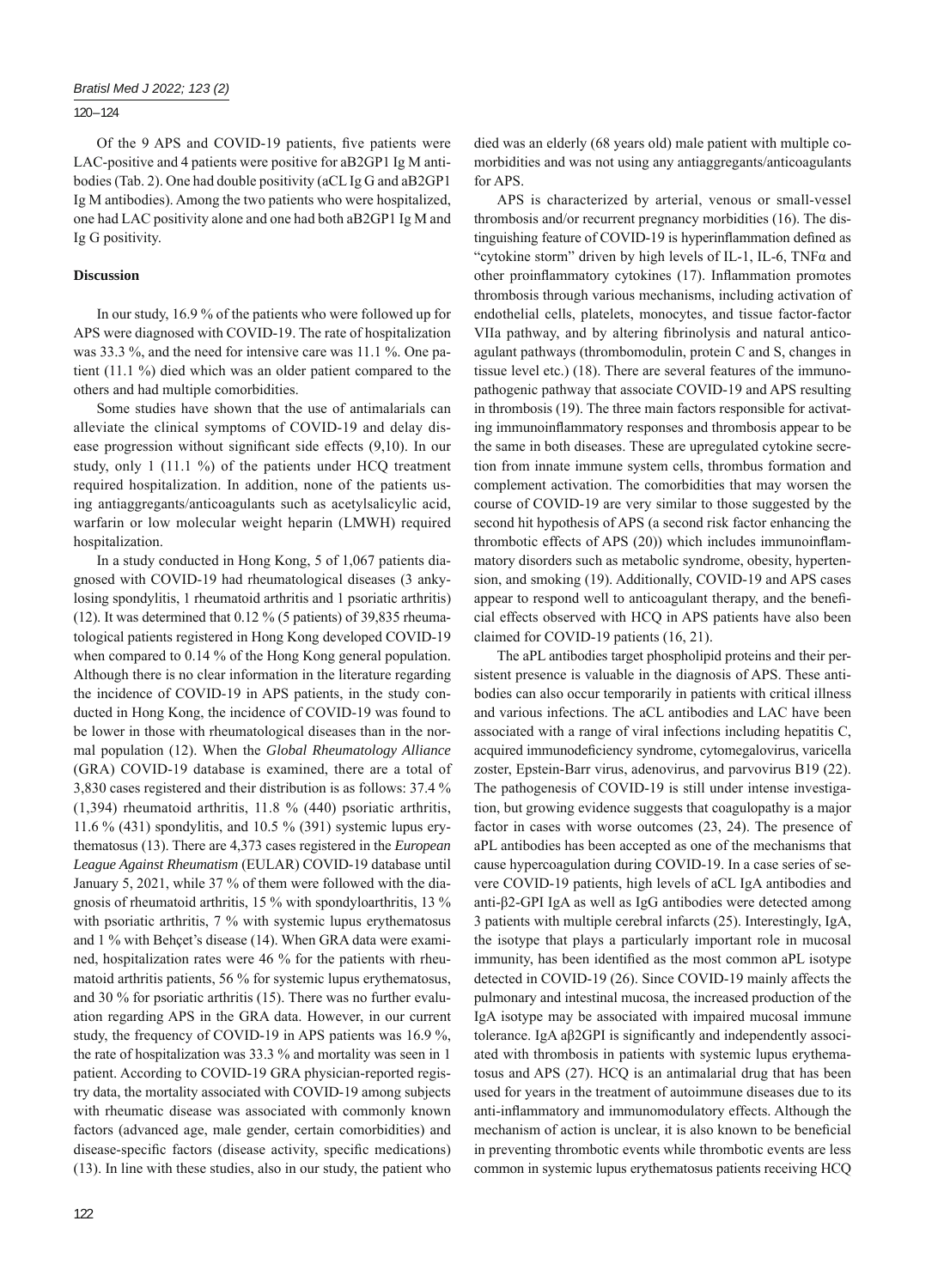than in those who do not (28, 29). In studies conducted before the COVID-19 pandemic, it was reported that HCQ treatment was effective in preventing thrombotic events in patients with APS syndrome (30, 31). Nuri E et al. (32) reported that aPL titers and thrombotic events were lower in primary APS patients who received HCQ treatment than in those who did not. In the study of Sciascia et al (33), it was reported that pregnant women with aPL antibodies receiving HCQ treatment had a significantly higher rates of live births compared to those who did not receive HCQ treatment. In our study, we did not observe any new thrombotic events in the APS patient group during or after the COVID-19 process. Among our APS patients with COVID-19, 66.7 % were under HCQ, 33.3 % under low molecular weight heparin or warfarin, and 11.1 % under acetyl salicylic acid. However, our sample size is not sufficient to evaluate as to whether these agents prevented thrombosis development during COVID-19 infection in APS patients.

Our study has several limitations. In addition to the natural limitations of a single-center retrospective case study, the number of evaluated patients is small and different results could be obtained by evaluating more patients. In addition, only 3 patients were hospitalized, and therefore, based on our results, the generalization regarding COVID-19 outcomes in APS patients may be disproportionate.

## **Conclusion**

When compared to the results of other studies evaluating the course of COVID-19 in association with other rheumatologic diseases, our results of patients with APS have shown similar mortality and hospitalization rates. The presence of one or more comorbid diseases tended to be higher in hospitalized patients. HCQ use may be associated with decreased hospitalization rates in APS patients. However, due to the lack of literature data, larger studies are needed for more accurate results on COVID-19 outcomes in APS patients.

#### **References**

1. Miyakis S, Lockshin MD, Atsumi T et al. International consensus statement on an update of the classification criteria for definite antiphospholipid syndrome (APS). J Thromb Haemost 2006; 4 (2): 295–306.

**2. Glass WG, Subbarao K, Murphy B, Murphy PM.** Mechanisms of host defense following severe acute respiratory syndrome-coronavirus (SARS-CoV) pulmonary infection of mice. J Immunol 2004; 173 (6): 4030–4039.

**3. Tang N, Li D, Wang X, Sun Z.** Abnormal coagulation parameters are associated with poor prognosis in patients with novel coronavirus pneumonia. J Thromb Haemost 2020; 18 (4): 844–847.

**4. Miesbach W, Makris M.** COVID-19: Coagulopathy, Risk of Thrombosis, and the Rationale for Anticoagulation. Clin Appl Thromb Hemost 2020; 26: 1076029620938149.

**5. Gralinski LE, Sheahan TP, Morrison TE et al.** Complement Activation Contributes to Severe Acute Respiratory Syndrome Coronavirus Pathogenesis. mBio 2018; 9 (5): e01753–1178.

**6. Dosquet C, Weill D, Wautier JL.** Cytokines and thrombosis. J Cardiovasc Pharmacol 1995; 25 (Suppl 2): S13–19.

**7. Zhou F, Yu T, Du R et al.** Clinical course and risk factors for mortality of adult inpatients with COVID-19 in Wuhan, China: a retrospective cohort study. Lancet 2020; 395 (10229): 1054–1062.

**8. Klok FA, Kruip MJHA, van der Meer NJM et al.** Incidence of thrombotic complications in critically ill ICU patients with COVID-19. Thromb Res 2020; 191: 145–147.

**9. Pablos JL, Abasolo L, Alvaro-Gracia JM et al.** RIER investigators group. Prevalence of hospital PCR-confirmed COVID-19 cases in patients with chronic inflammatory and autoimmune rheumatic diseases. Ann Rheum Dis2020; 79 (9): 1170–1173.

**10. Akiyama S, Hamdeh S, Micic D, Sakuraba A.** Prevalence and clinical outcomes of COVID-19 in patients with autoimmune diseases: a systematic review and meta-analysis. Ann Rheum Dis 2020; annrheumdis-2020-218946.

**11. Wilson WA, Gharavi AE, Koike T et al.** International consensus statement on preliminary classification criteria for definite antiphospholipid syndrome: report of an international workshop. Arthritis Rheum 1999; 42 (7): 1309–1311.

**12. So H, Mak JW, So J et al.** Incidence and clinical course of COVID-19 in patients with rheumatologic diseases: A population-based study. Semin Arthritis Rheum 2020; 50 (5): 885–889.

**13. Strangfeld A, Schäfer M, Gianfrancesco MA et al.** COVID-19 Global Rheumatology Alliance. Factors associated with COVID-19-related death in people with rheumatic diseases: results from the COVID-19 Global Rheumatology Alliance physician-reported registry. Ann Rheum Dis 2021 annrheumdis-2020-219498.

**14. Rheumatism,** E.L.A., Eular COVID-19 database. 2021. https: //www. eular.org/myUploadData/files/eular\_covid\_19\_registry\_report\_20210201. pdf

**15. Gianfrancesco M, Hyrich KL, Al-Adely S et al.** COVID-19 Global Rheumatology Alliance. Characteristics associated with hospitalisation for COVID-19 in people with rheumatic disease: data from the COVID-19 Global Rheumatology Alliance physician-reported registry. Ann Rheum Dis 2020; 79 (7): 859–866.

**16. Rodziewicz M, D'Cruz DP.** An update on the management of antiphospholipid syndrome. Ther Adv Musculoskelet Dis 2020; 12: 1759720X20910855.

**17. Huang C, Wang Y, Li X et al.** Clinical features of patients infected with 2019 novel coronavirus in Wuhan, China. Lancet 2020; 395 (10223): 497–506.

**18. Engelmann B, Massberg S.** Thrombosis as an intravascular effector of innate immunity. Nature Rev Immunol 2013; 13 (1): 34–45.

**19. Cavalli E, Bramanti A, Ciurleo R et al.** Entangling COVID-19 associated thrombosis into a secondary antiphospholipid antibody syndrome: Diagnostic and therapeutic perspectives (Review). Int J Mol Med 2020; 46 (3): 903–912.

**20. Nalli C, Andreoli L, Casu C, Tincani A.** Management of recurrent thrombosis in antiphospholipid syndrome. Curr Rheumatol Rep 2014; 16 (3): 405.

**21. McKee DL, Sternberg A, Stange U, Laufer S, Naujokat C.** Candidate drugs against SARS-CoV-2 and COVID-19. Pharmacol Res 2020; 157: 104859.